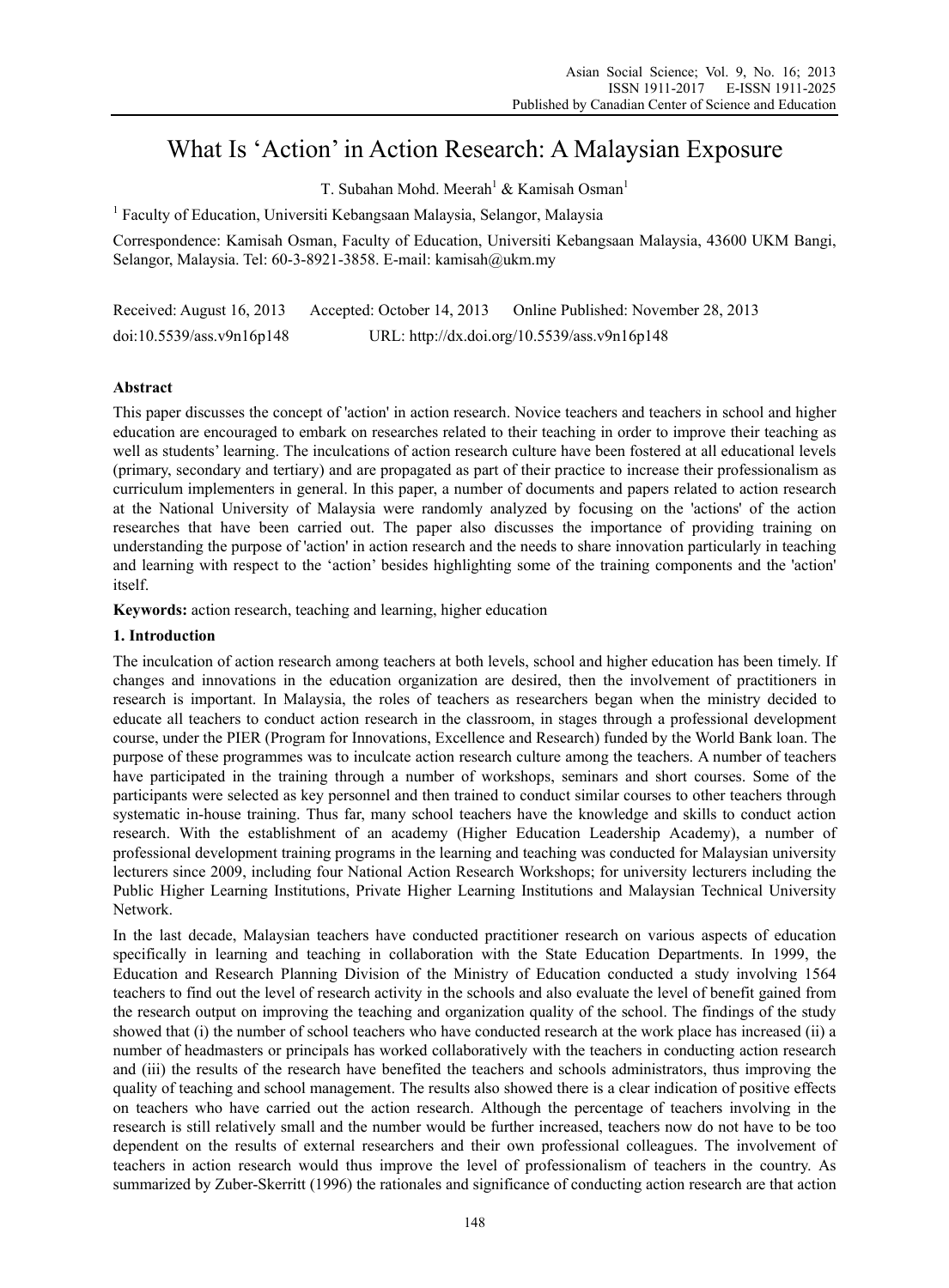research develop teachers who have (i) critical attitudes, (ii) reflective and practiced research on teaching, (iii) accountability (iv) self-evaluation and (v) high professional value. The concept of self-reflection as a way of improving one's own practice is similar to Schon's (1983) notion of reflective practice.

Malaysian Quality Assurance was set up nearly a decade ago to oversee and monitor higher institutions quality for accreditation purposes. This body has approved the implementation of outcome-based curriculum model in the development of higher education curriculums. Within the context of outcome based education, lectures need to vary their teaching approach. In this sense, lecturing method is no longer acceptable, Students need to be actively involved in the teaching and learning activities in much more stimulating learning environment. The National University of Malaysia is one of the first institutions in Malaysia that have advocated the use of the model accreditation. Not only that, the National University of Malaysia also promotes the idea of scholarship of teaching and learning whereby lecturers are encouraged to concentrate on research on teaching as well as in the research in the area of expertise. Through professional development courses, lecturers were introduced to educational courses on teaching and learning, which among all include research on their teaching.

Many studies have shown that to encourage and sustain action research among lecturers, they must be given recognition of carrying their work in the research. This research should be considered equivalent to the research in the particular field the lecturer professor. In a study on the level of motivations of school teachers in carrying action research, it was found that generally the teachers feel that they need some sort of recognition from the schools in general or departments in particular to encourage them to embark further in action research. What demotivates them more is when the head teachers or schools do not appreciate or provide them support and positive reinforcement for carrying out the research. Only a few teachers were intrinsically motivated and realized that doing action research was part of their reflective and accountable activity in their professions.

# **2. The National University of Malaysia Action Research Practice**

In inspiring lecturers and teachers at the National University of Malaysia to conduct action research and hence stimulate their effort to improve their existing teaching practice, the university management motivates them to carry out action research in three ways:

- 1) By providing a small fund, a minimum of RM 10,000 to conduct action research ;
- 2) By recognizing the publication on the action research on their teaching and learning; and

3) By organizing a yearly teaching and learning congress for all action researchers to share their findings.

Over the past five years, we are currently witnessing an increased interest of lecturers carrying investigation of their own practice and the term practitioners' research has secured its place within university educational discourse. The university now regards it should be everybody one commitment to study one's own professional practice, even as a university researcher himself or herself, with a view of improve that practice for the benefit of university as a whole. The number of papers presented in the congress on teaching and learning also provide a good indication as well the numbers of participations in the poster exhibitions and best practices to foster the culture on the needs to share. Eventually the mission is towards improved employment opportunities among our graduates as a result of exposing and indulging themselves in a conducive teaching and learning environment.

### **3. What 'Action' Means?**

It is clear that action research is a type of research. Some also regard it as a research methodology, while others accepted with some reservations. Nevertheless, the lecturers' research would give feedbacks on their experiences and research findings to other colleagues in their own field at the university or other universities, especially during the discipline-based forums, seminars and meetings. Not only that, when action research has been done, it is argued that the results can be used across other contexts. The action research can be classified according to one of the two purposes: i) To determine what is currently occurring [this could also entail inferential analysis] and ii) To test a hypothesis. With respect to the data analysis used, normally data garnered from action research study is descriptively analyzed as most of the researchers conducted action research in their classroom which involved all the students in the class.

What is crucially important is that in both types involve the desire to learn what the researchers need to know, to improve performance; it is only the focus that is different. When the focus is on the use of a new or modified 'idea' (a particular teaching and learning innovation) then the research becomes hypothesis type, a quasi-experimental research on investigating the adequacy of that 'idea', which Sagor (2005) labelled as the 'theory of action'. This is the most common form of action research whereas the 'descriptive action research' as it is called, when the researcher who want to do something about the problem but is not very clear enough with the issues in the context of the researcher own tutorial or classroom practice in order to be able to come up with a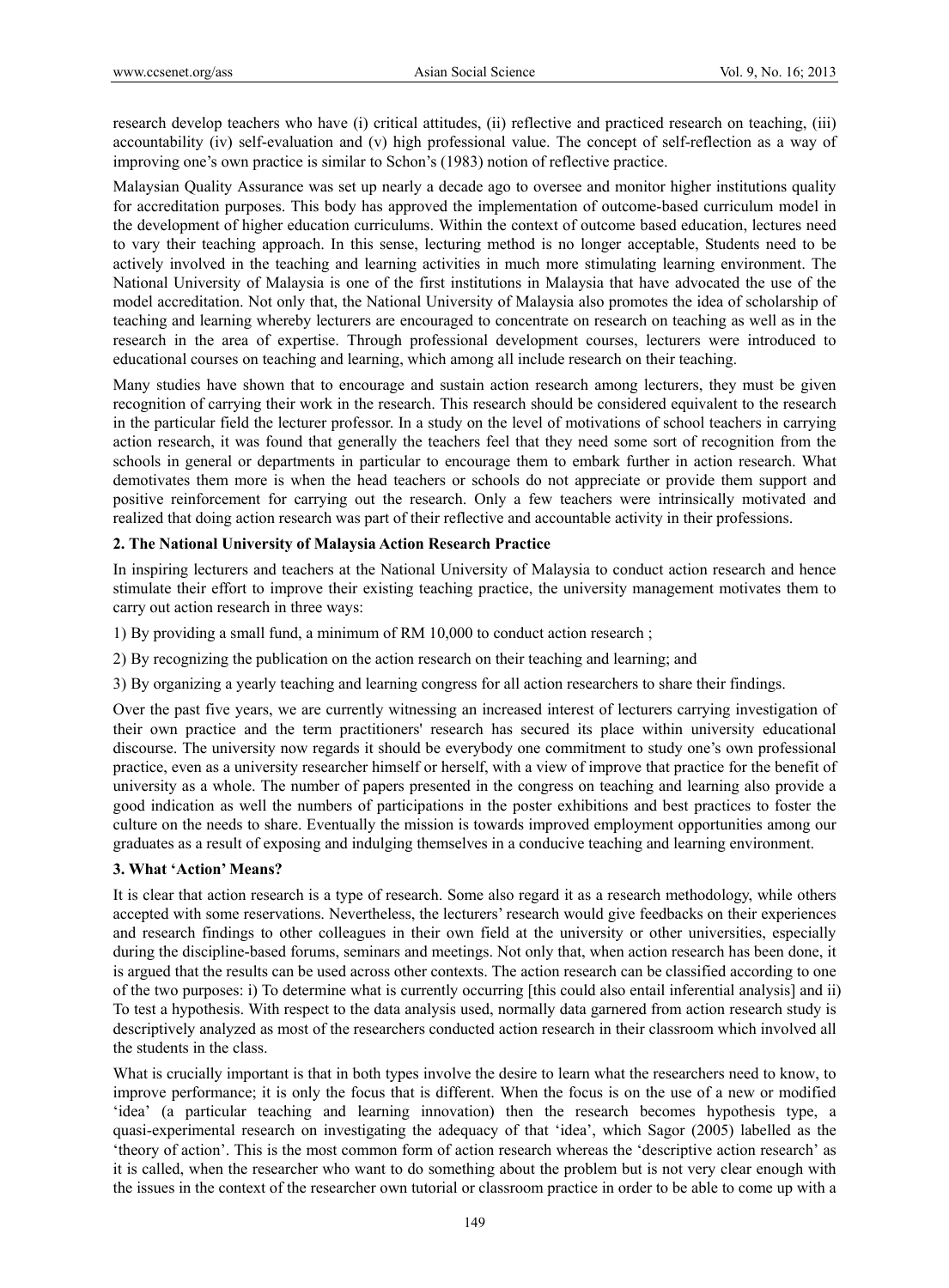design of an effective strategy. More often, action research would help the researcher to understand the social situation being studied. Then, a study on the impact of the implementing of the 'action' would be the key towards understanding.

The most significant contribution of these studies will be of course on the adequacy of the actions (a theory of actions) that have helped to overcome the problem and as effective strategies for improvement in teaching and learning practice. Action research is thus an empowering strategy. Sagor (2005) also argued that researcher is expected to design the innovations, conduct the research, and consequently contribute to the body of professional knowledge. It is thus the professionals, who are in a position to identify the problems conduct the research that informs the practice; and integrate new insights into the existing routines or make adjustments in the operative theories of action. Being innovative in the development of a theory of action is not a choice, but it is essential for carrying out the research. Then the researcher systematically collects data to help the understanding what the impact is for both 'above' and 'below' the surface of the study. This is where the researcher would determine what is being accomplished and draw the relationship between the actions being taken and the results obtained. The cycle may be repeated until the researchers are satisfied on the impacts of the 'actions'. At the same time students' feedbacks is very important especially with regard to the teaching and learning innovations that have been tried upon them. Not only is that, their feedbacks vital in improving the innovation towards optimum effect on their learning.

Others may benefit from the research if they face similar situations. The purpose is to empower them in taking actions concerning their own 'actions' for the purpose of improving their future 'actions'. The actions could be adapting what is already known from previous action research, or new ideas, probably based on a theory or an innovation, which can be patented, if it is proved successful. Indirectly, it can be commercialized and at the same time increase the operative theory of actions in the development of each professional knowledge base. People who take the action are expected to design the innovations and to reiterate if it seems to work very well, the ideas or innovations can be commercialized.

On the notion of what is 'action', the proposals on the benefits of action research by proponents rarely explained what is meant by educational 'action'. Coulter (2002) contends that a clear conception of action is essential for educational action research and what counts as action is at least as important as what counts as research itself. However, Aristotle distinguished action as 'polesis' or making action from 'praxis' or 'doing action'. In this study, the author uses classification by Sagor (2005) which was suitable for the study and the analysis was done using the classification proposed.

#### **4. Action Research Cycle**

Analytical scrutiny of action research processes reveals that action research is a process in which participants examine their own educational practice systematically and carefully, using the techniques of research. Action research specifically refers to a disciplined inquiry done by a researcher with the intent that the research will inform and change his or her practices in the future (Glanz,. 1999). There are different types of action research depending upon the participants involved. However each action research will be applying the same basic action research cycle which comprise of i) identification of problem area; ii) collection and organization of data; iii) interpretation of data; iv) action based on data; and v) reflection. The research cycle is as Figure 1.



Figure 1. Action research cycle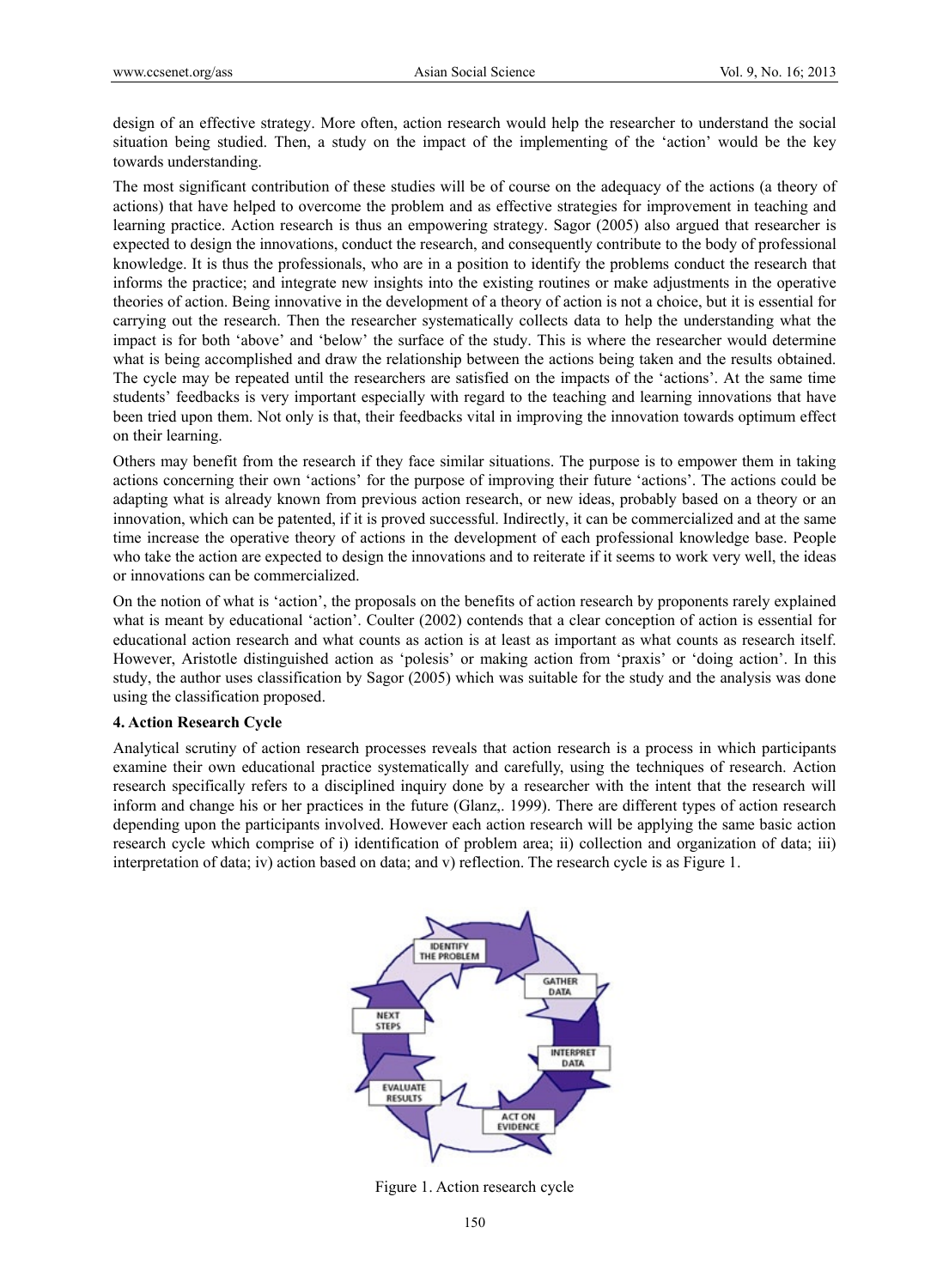The first step in the action research cycle is identifying the problem. Researcher often has several questions they wish to investigate; however, it is important to limit the question to one that is meaningful and doable in the confines of their daily work. According to Ferrance (2000), careful planning at this first stage will limit false starts and frustrations. There are several criteria to consider before investing the time and effort in "researching" a problem. An important guideline in choosing a question is to ask if it is something over which the researcher has influence. Is it something of interest and worth the time and effort that will be spent? Data gathering step is an important step in deciding what action needs to be taken. Multiple sources of data are used to better understand the scope of happenings in the classroom, school or institution. In addition, the data need to be organized in a way that makes it useful to identify trends and themes. Based on the result of data interpretation, an action plan can be designed that will allow the researcher to make a change and to study the change. It is important that only one variable be altered in order to determine which action is responsible for the outcome. Finally it is essential to assess the effects of the intervention to determine if improvement has occurred. The cycle will be continuously going on until the desirable result is achieved (Carr & Kemmiss, 1996).

#### **5. Results of a Random Analysis**

Most of papers presented or reports on action research conducted by numbers of lecturers from one faculty were carried out, to analyse the concern and actions taken using the classification proposed by Sagor (2005). All papers were meticulously read and analysed both on the concern and the action taken by the action researchers. The results of the findings showed that the concerns on these studies fall under five major categories as shown in the Table 1. Majority of the papers focussed on the measurement of the outcomes of the courses followed by effective implementation of outcome based curriculum. Other aspects that were also concerned by the lecturers were measurement and evaluation issues.

#### Table 1. Areas of concerned

|   | Quality of Student Learning                                                          | Shahrom et al., 2011, Ishak et al., 2011, Siti Rozaimah et al., 2011,<br>Zulkifli et al., 2005                                                                          |
|---|--------------------------------------------------------------------------------------|-------------------------------------------------------------------------------------------------------------------------------------------------------------------------|
| 2 | Outcome-Based<br>Effects<br>of<br>The<br>Education Programmes on Students<br>Outcome | Zulkifli et al., 2011, Baba et al., 2011, Mohd Jailani et al., 2005,<br>Noraini Hamzah et al., 2005, Abdul Khalim Abdul Rashid et al.,<br>2005, Yusoff Ali et al., 2005 |
| 3 | The Alternative Assessment or Scoring<br><b>Students Performance</b>                 | Haliza et al., 2011, Ramizi et al., 2005, Meor Zainal Abidin &<br>Jamaliah, 2005, Nangkula et al., 2011, Izamarlina et al., 2011,<br>Hilmi Sanusi, 2011                 |
| 4 | <b>Organizing Laboratory Work</b>                                                    | Roszilah et al., 2011, Roszilah et al., 2005                                                                                                                            |
| 5 | Method of Teaching Generic Skills                                                    | Norngainy et al., 2011, Azami Zaharim et al., 2005, Aini Hussain<br>et al., 2005, Amiruddin Ismail, 2005                                                                |

However, most of the studies are still in its infancy in the sense that most of the researches are descriptive type action research trying to understand the problem to inform the lecturers their future teaching directions. But there were studies which were more action oriented. For example in an action research study conducted by Subahan (2012), it described the development of a take-home electrical kit, for use by first year university students to strengthen their laboratory skills, knowledge on electricity and overcome misconceptions on electricity. The students would use and conduct the experiments with the kit at home and improve experimental skills and familiarize with the content in the prior knowledge of expected of them while continuing their studies at the university. As a result, the students would be quite ready for the university course on electricity or related subject and overcome some of the preparations and experience that have been missed in their prior secondary courses.

Currently, Malaysian schools are facing difficulties in encouraging student to take up science in upper secondary. Student found science to be difficult and not enjoyable. Wahid et al. (2011) were interested in the concern of school teachers who were confronted with many issues regarding teaching and learning of science. Realizing this, alternative methods of teaching science were being proposed. A collaborative action research was carried out among lecturers to work collaboratively with teachers on how environment awareness and knowledge can be taught to make students enjoy their learning and be informed about the environmental knowledge. LICHEN study was proposed by these groups of lecturers in measuring the quality of air by using simple apparatus which can be carried out outdoor. The study then reports the project work which was carried out collaboratively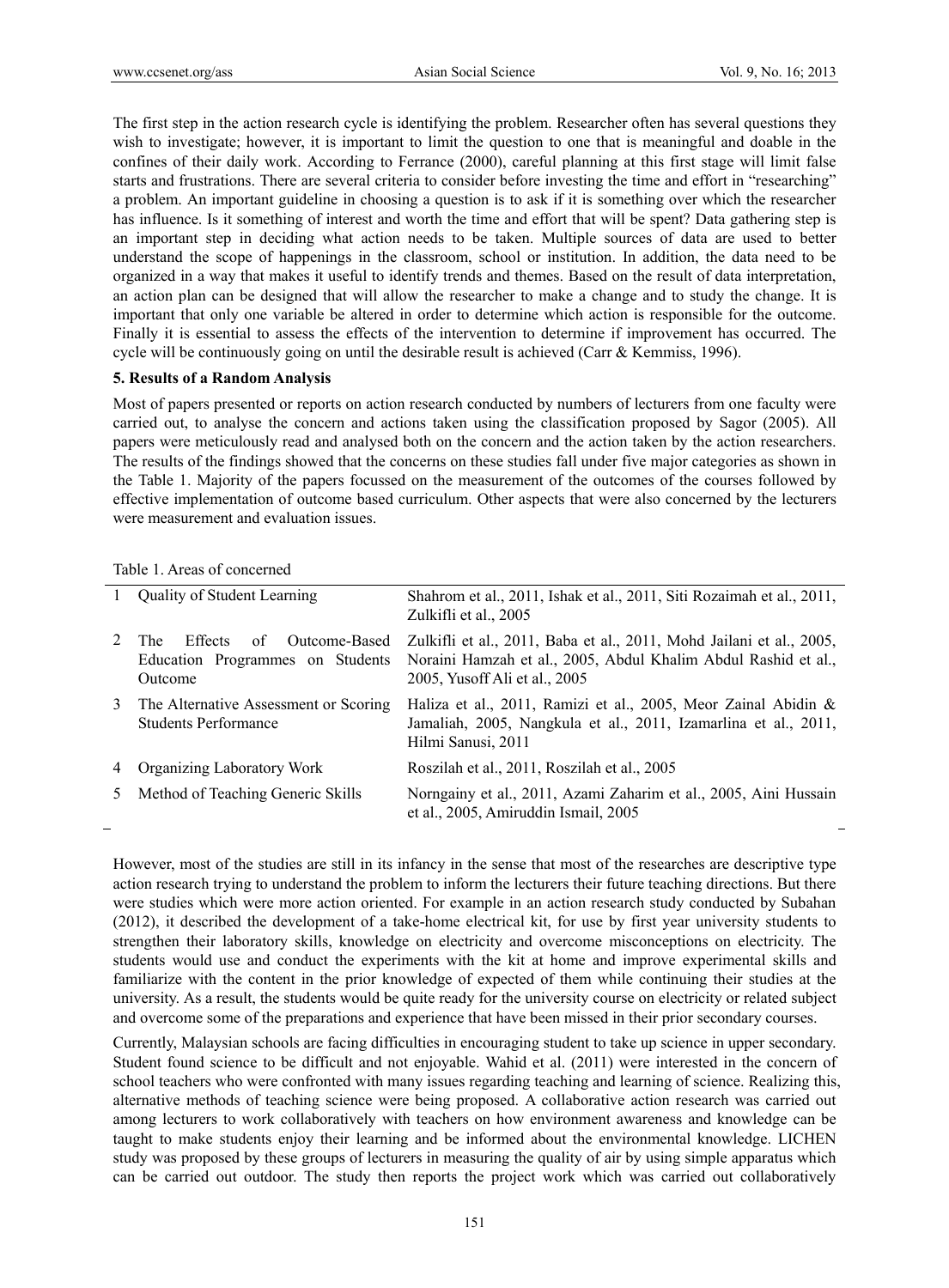between university lecturers and teachers as well as students. A teaching module using LICHEN to measure quality of air in the environment was designed by the science lecturers. Working collaboratively with faculty's lecturers, a group of teachers from seven schools were selected to bring along 64 of their students to attend a project work and experience the use of LICHEN. The experiment involved measuring the quality of air, measuring and observing the LICHEN then they have to carry out the experiment repeatedly in three different areas to show the different air quality (for instance near the roadside, pond and open space). Each group would present and display the result. At the end of the experiment, the reaction from the teachers and students were very positive. Not only that they have gained the knowledge and valuable experimental competencies, but they also becoming more aware of the needs to sustain the environment.

Another similar study is a study conducted by Aznur Aisyah et al. (2012) who found that the existing books they used in teaching and learning of Japanese at the National University of Malaysia are not adequate for the learning of Japanese language skills. Thus, they designed and developed Japanese language learning materials, specifically for these purposes, namely Hiragana. Earlier, Sagor (2005) also demonstrates how she innovate the use of reflective practice to improve clinical practice in language. Reflective practice can be defined as the process of turning thoughtful practice into a potential learning situation. Since in clinical practice the students are required to plan before the commencement of procedure *(reflection before action)*, during the procedure *(reflection in action)*, and reviewing the procedure. In this study, undergraduate medical imaging students were prepared by simulated situations which were done by recording their performance and students were then given their own CD. They playback, comment and present to a panel of experts. Throughout these processes, feedback is provided immediately to correct the weakness. Whilst on clinical placement they complete weekly reflective diaries, which will generally relate to *'reflection on action'.* The aim of this type of reflection is for the practitioners, by reviewing an incident and to use the result of this analysis as a means to improve future practice. Undoubtedly, reflective practice is a tool that is believed to result in both improvement in patient care and accelerate professional development. It is therefore be argued that the emergence of reflective practice is part of a change process that acknowledges the needs for students to act and to think professionally as an integral part of learning throughout their course of study.

## **6. Conclusion**

It could be concluded that lectures at the National University of Malaysia are currently active in immersing themselves in action research culture. Such scenario paints a rich picture of the commitment shown by the lectures as well as the university's top management in improving teaching and learning process while at the same time ensuring the attainment of course and programme learning outcomes. Not only is that, on part of the lectures, the long term effect cultivation of reflective practice which geared them towards continuously improving their own teaching. As for the students, such learning experience would shape them as graduates equipped with necessary skills that are required by their profession and hence increase their employability.

## **References**

- Abdullah, S. R. S., Anuar, N., & Mohamad, A. B. (2011). Pengukuran dan hasil pembelajaran program dalam pelaksanaan kursus projek ilmiah di Jabatan Kejuruteraan Kimia dan Proses. Kertas Kerja Seminar Pendidikan Kejuruteraan & Alam Bina, Kongres Pengajaran dan Pembelajaran UKM 2011. pp. 117-124.
- Aisyah, A., Hieda, N., & Nezu, M. (2012). *Pengenalan Tulisan Bahasa Jepun- Katakana.* Bangi: Penerbit Universiti Kebangsaan Malaysia, UKM.
- Arshad, I., Razali, S. F. M., & Mohamad, Z. S. (2011). Pengukuran hail pembelajaran program melalui peperiksaan akhir bagi program kejuruteraan awam dan struktur. Kertas Kerja Seminar Pendidikan Kejuruteraan & Alam Bina, Kongres Pengajaran dan Pembelajaran UKM 2011. pp. 81-86.
- Carr, W., & Kemmis, S. (1996). *Becoming critical: Education, knowledge and action research.* Lewes. Falmer Press.
- Coulter, D. (2002). What Counts As Action in Educational Action Research. *Educational Action Research, 10*, 189-206. http://dx.doi.org/10.1080/09650790200200181
- Deros, B. M., Mohamed, A., Mohamed, N., & Ihsan, A. K. A. M. (2011). A study of alumni feedback on outcome based education: Master of Engineering in manufacturing systems. Kertas Kerja Seminar Pendidikan Kejuruteraan & Alam Bina, Kongres Pengajaran dan Pembelajaran UKM 2011. pp. 281-286.
- Ferrance, E. (2000). *Themes in Education. Action Research.* Northeast and Islands Regional Educational.
- Glanz, J. (1998). *Action research: An educational leader's guide to school improvement.* Norwood,